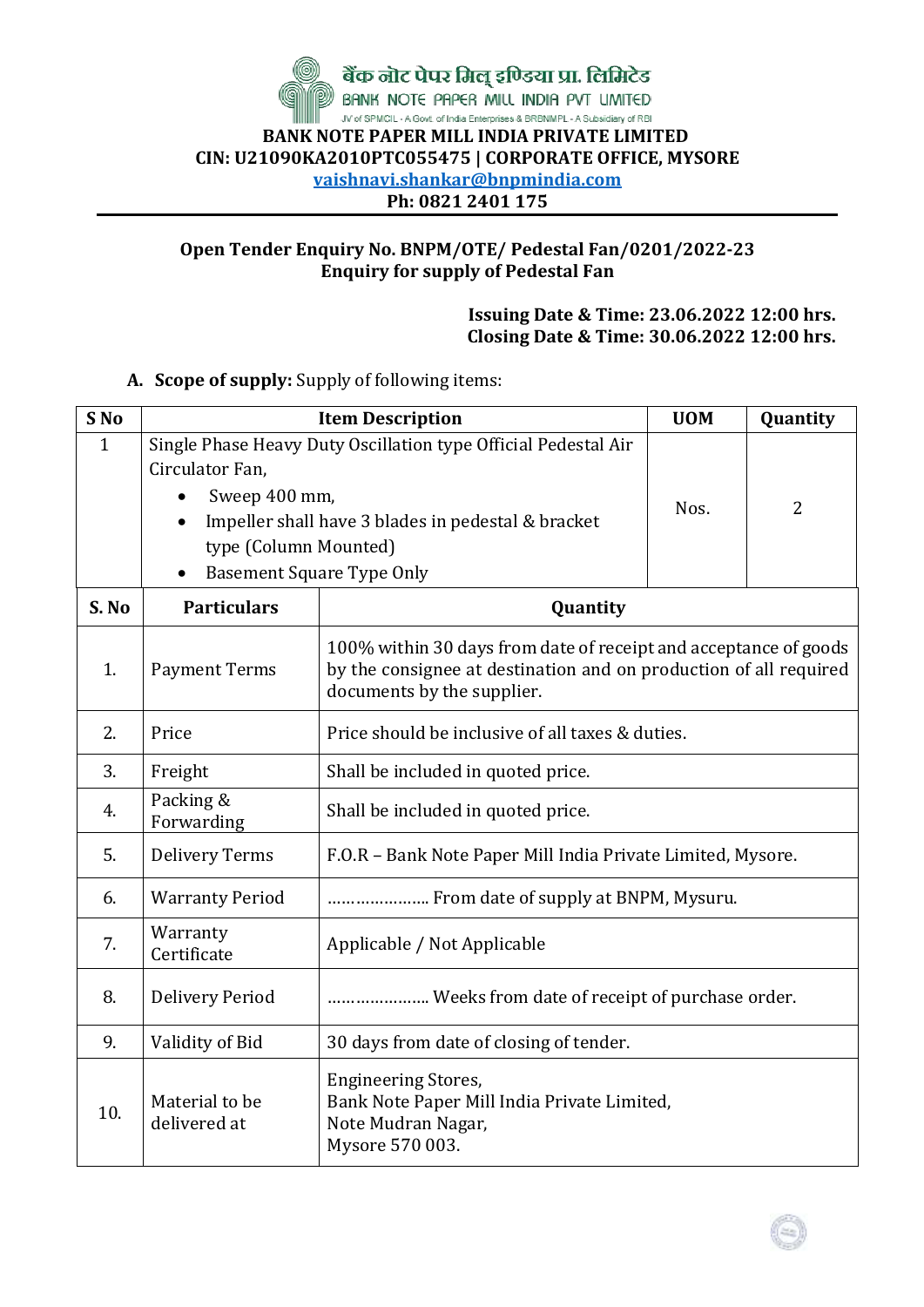|  | Contact person | Ms. Vaishnavi Shankar<br>P: 0821-2401175 |
|--|----------------|------------------------------------------|
|--|----------------|------------------------------------------|

## **Price Bid Format:**

| S <sub>No</sub>                                                                         | <b>Description</b>                                                                                                                                                                                                          | <b>UOM</b> | Qty.           | Unit<br>rate | <b>Freig</b><br>ht,<br><b>P&amp;F</b><br>Char<br>ges | <b>GS</b><br>T<br>$\omega$<br><br>$\%$ | Unit<br>rate<br>includi<br>ng GST<br>&<br>Freigh<br>t, P&F<br>Charge<br>S | Grand<br>total<br>inclusive<br>of GST<br>and<br>Freight,<br><b>P&amp;F</b><br><b>Charges</b><br>(F.0.R,<br>BNPM,<br>Mysore) |
|-----------------------------------------------------------------------------------------|-----------------------------------------------------------------------------------------------------------------------------------------------------------------------------------------------------------------------------|------------|----------------|--------------|------------------------------------------------------|----------------------------------------|---------------------------------------------------------------------------|-----------------------------------------------------------------------------------------------------------------------------|
| 1                                                                                       | <b>Single Phase Heavy Duty</b><br>Oscillation type Official Pedestal<br>Air Circulator Fan,<br>Sweep 400 mm,<br>Impeller shall have 3 blades<br>in pedestal & bracket type<br>(Column Mounted)<br>Basement Square Type Only |            | $\overline{2}$ |              |                                                      |                                        |                                                                           |                                                                                                                             |
| Total price inclusive of all tax, freight, P&F & any other charges in<br><b>figures</b> |                                                                                                                                                                                                                             |            |                |              |                                                      |                                        |                                                                           |                                                                                                                             |
| Total price inclusive of all tax, freight, P&F & any other charges in<br>words          |                                                                                                                                                                                                                             |            |                |              |                                                      |                                        |                                                                           |                                                                                                                             |

**HSN Code:** (\_\_\_\_\_\_\_\_\_\_\_\_\_\_)

We hereby confirm that

- 1. We accept all terms & conditions mentioned in the enquiry.
- 2. Price quoted is inclusive of all taxes, P&F, freight etc. on F.O.R, BNPM, Mysore basis.
- 3. GST registration status: Unregistered / Compounding / Registered.
- 4. Bid validity: 30 days from date of closing of tender including extensions/corrigendum's (if any).
- 5. Bank Details: Acc. No. …………………………….; Bank Name: ……………………………………………; Branch name: ………………………………………..; Branch Code: …………………………………………;